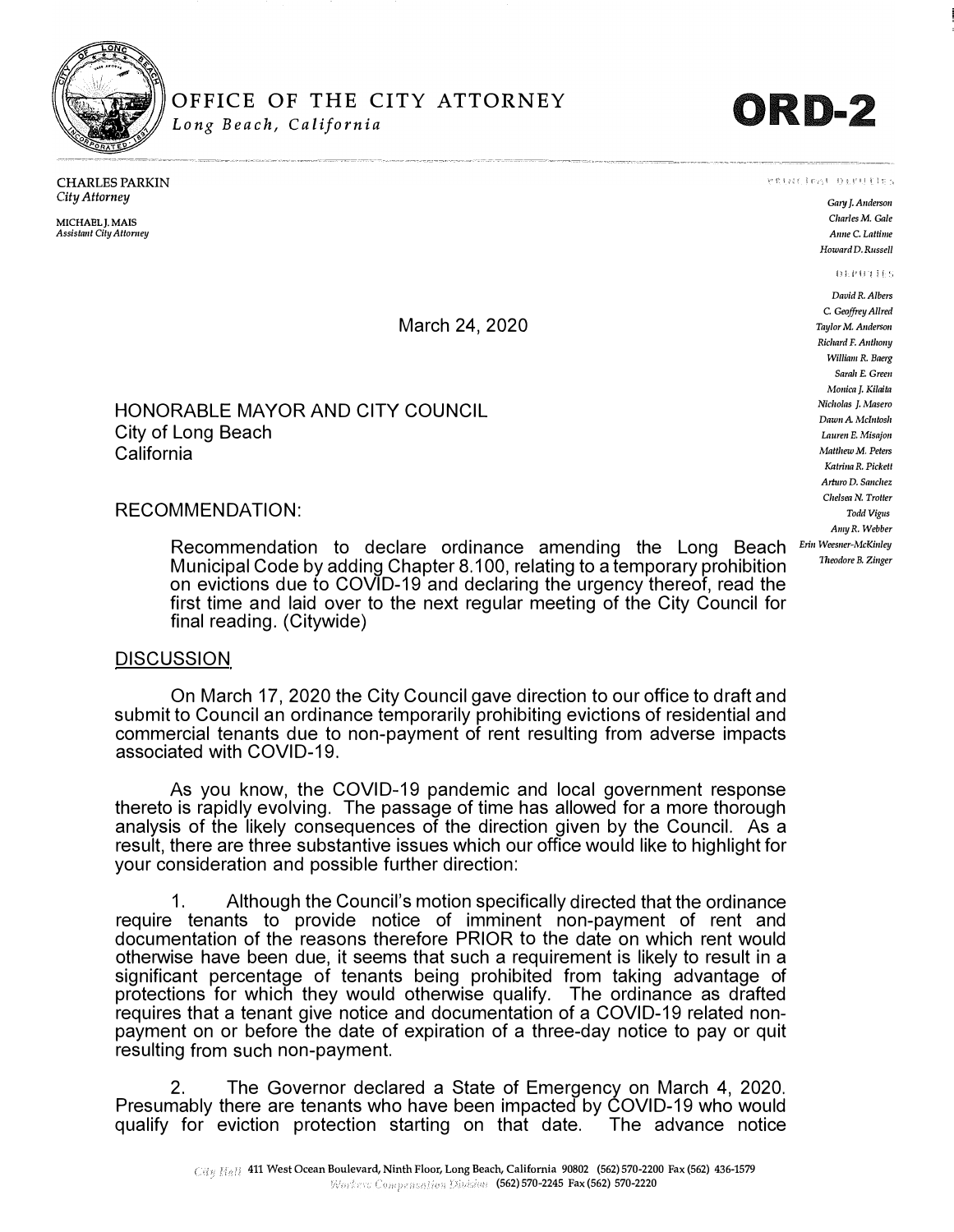requirement, however, makes it impossible in practice for such tenants to take advantage of the eviction protection. We have included a provision which allows tenants who received three-day notices to pay or quit between March 4 and March 24 to provide the required COVID-19-related notice and documentation to their landlord at any time prior to final adjudication of their unlawful detainer proceeding.

3. In order to promote tenant awareness of their rights under the proposed ordinance, we have included an obligation that pay-or-quit notices issued between March 25, 2020 and May 31, 2020 must include certain additional notification language. Such noticing requirements place an additional burden on landlords, but are generally consistent with the Tenant Protection Act of 2019 and Section 8.99 of the Long Beach Municipal Code.

Our office will, of course, amend the proposed ordinance on the floor to reflect further direction, if any, by the Council on these issues. It is our intention that by highlighting these issues for Council and the public, any changes to the ordinance made on the floor at the direction of the Council will not require an additional reading of the ordinance, and the proposed ordinance, as possibly amended, will be of immediate force and effect (assuming passage as an urgency ordinance).

Pursuant to your request on March 17, 2020, this ordinance is attached hereto and is submitted for your consideration.

SUGGESTED ACTION:

Approve recommendation.

Very truly yours,

CHARLES PARKIN, City Attorney **By RICHARD F. ANTHONY** 

Deputy City Attorney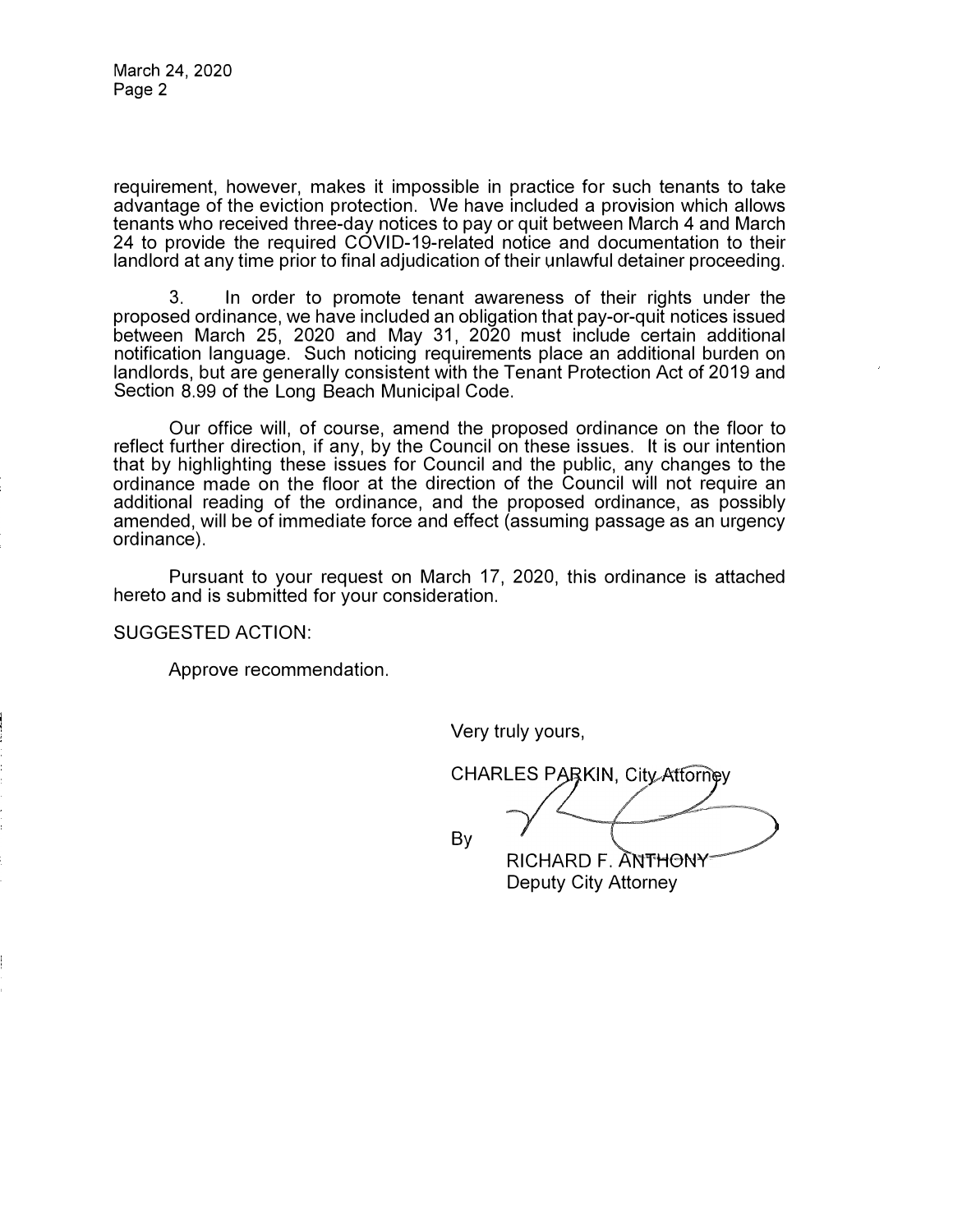|                      | 1               | <b>ORDINANCE NO.</b>                                                                      |  |  |  |
|----------------------|-----------------|-------------------------------------------------------------------------------------------|--|--|--|
|                      | $\overline{2}$  |                                                                                           |  |  |  |
|                      | 3               | AN ORDINANCE OF THE CITY COUNCIL OF THE                                                   |  |  |  |
|                      | $\overline{4}$  | CITY OF LONG BEACH AMENDING THE LONG BEACH                                                |  |  |  |
|                      | 5               | MUNICIPAL CODE BY ADDING CHAPTER 8.100, TO                                                |  |  |  |
|                      | $6\phantom{1}6$ | <b>TEMPORARILY PROHIBIT EVICTIONS DUE TO COVID-19</b>                                     |  |  |  |
|                      | $\overline{7}$  | THROUGH MAY 31, 2020; DECLARING THE URGENCY                                               |  |  |  |
|                      | 8               | THEREOF; AND DECLARING THAT THIS ORDINANCE                                                |  |  |  |
|                      | 9               | SHALL TAKE EFFECT IMMEDIATELY                                                             |  |  |  |
|                      | 10              |                                                                                           |  |  |  |
|                      | 11              | WHEREAS, on March 4, 2020, the Governor proclaimed a State of                             |  |  |  |
|                      | 12              | Emergency to exist in California due to the threat posed by the novel coronavirus and the |  |  |  |
|                      | 13              | COVID-19 disease resulting therefrom; and                                                 |  |  |  |
| <b>CA 90802-4664</b> | 14              | WHEREAS, despite sustained efforts, COVID-19 remains a threat, and many                   |  |  |  |
|                      | 15              | residential and commercial tenants have experienced, or will soon experience, sudden      |  |  |  |
| ona Beach.           | 16              | income loss resulting from COVID-19 and/or governmental response thereto; and             |  |  |  |
|                      | 17              | WHEREAS, such income loss will impact some tenants' ability to pay rent                   |  |  |  |
|                      | 18              | when due, leaving such tenants vulnerable to eviction and possible homelessness; and      |  |  |  |
|                      | 19              | WHEREAS, in the interests of protecting the public health and mitigating the              |  |  |  |
|                      | 20              | economic impacts of COVID-19, it is essential to avoid displacement of tenants by         |  |  |  |
|                      | 21              | temporarily prohibiting the eviction of tenants impacted by COVID-19; and                 |  |  |  |
|                      | 22              | WHEREAS, on March 16, 2020, the Governor issued Executive Order N-28-                     |  |  |  |
|                      | 23              | 20 which, among other things, suspended the application of certain state laws which might |  |  |  |
|                      | 24              | limit a municipality's ability to exercise its police powers in connection with temporary |  |  |  |
|                      | 25              | eviction moratoriums;                                                                     |  |  |  |
|                      | 26              | $\mathcal{H}$                                                                             |  |  |  |
|                      | 27              | $\mathcal{H}$                                                                             |  |  |  |
|                      | 28              | III                                                                                       |  |  |  |
|                      |                 | 1<br>RFA:bg A20-02140 (03-23-20)<br>01131513.docx                                         |  |  |  |

 $\sigma$  , and  $\sigma$ 

TORNEY<br><sup>Attorney</sup><br>9th Floo<br>4664 ATT<br>| <del>Z</del><br>| Z ¤ ¤ 0:<br>| Z ™<br>| ∞ 17 E CITY<br>RKIN, C<br>Boulev:<br>CA 90: 포운 <sub>명</sub><br>도운 <sub>명</sub> FFICE OF<br>CHARL ES IF<br>I West Oce<br>Long Bear

 $\rho \, \sigma \, \dot{\tilde{z}}$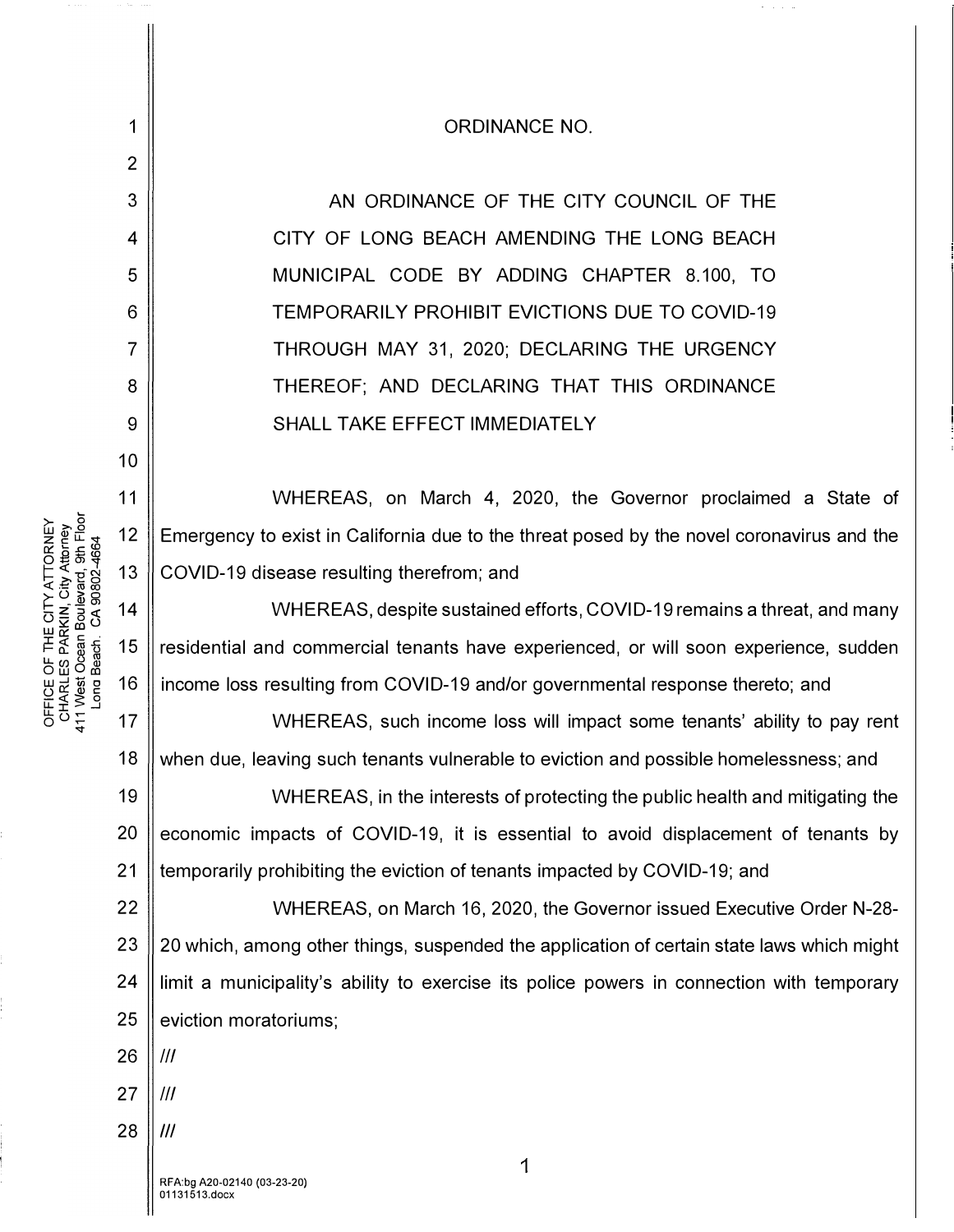L.. TTORNEY<br>y Attorney<br>rd, 9th Floc<br>02-4664 ong Beach. CA 90802-4664 <( �] � �O>o • .!!1 OJ or<br>Cris<br>Code<br>Co THE C<br>PARKI<br>PAR<br>THE C<br>S OFFICE OF 1<br>CHARLES F<br>411 West Oce<br>Long Beac 3 4 5 6 7 8 9 10 11 12 13 14 15 16 17

'<t

18

19

20

21

22

23

24

25

26

27

28

1 NOW, THEREFORE, The City Council of the City of Long Beach ordains as  $2 \parallel$  follows:

Section 1. Chapter 8.100 is added to the Long Beach Municipal Code to read as follows:

Chapter 8.100

## TEMPORARY PROHIBITION OF EVICTIONS DUE TO COVID-19

8.100.010 Purpose.

In order to protect the public health and mitigate the economic impacts of the novel coronavirus and the COVID-19 disease resulting therefrom, this Chapter shall temporarily prohibit certain evictions as more particularly described herein.

8.100.020 Definitions.

The following words and phrases, whenever used in this Chapter, shall be construed as defined in this Section:

A. COVID-19. The term "COVID-19" shall mean the novel coronavirus SARS-CoV-2 and disease resulting therefrom.

B. Owner. The term "owner" shall mean any person or entity, acting as principal or as an agent, renting residential or commercial real property.

C. Pay-or-quit notice. The term "pay-or-quit notice" shall mean the notice to be delivered to a tenant resulting from non-payment of rent as required by, and in accordance with, California law, including without limitation Section 1161 et seq of the Code of Civil Procedure.

8.100.030 Prohibition on Evictions.

A. The owner of residential or commercial real property shall not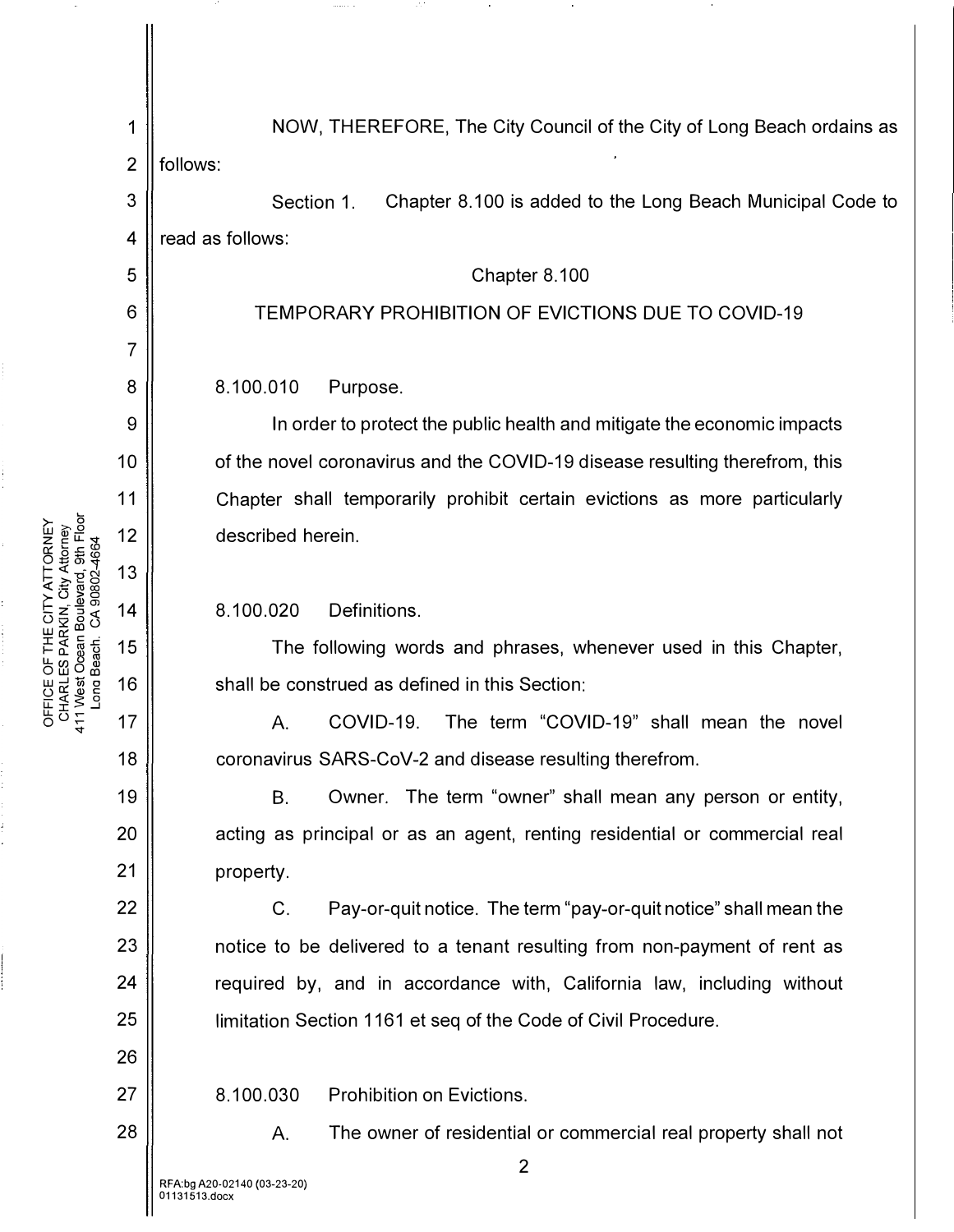take action to evict a residential or commercial tenancy if (1) the basis for the eviction is non-payment of rent, or a foreclosure, arising out of a substantial decrease in household or business income (including, but not limited to, a substantial decrease in household income caused by layoffs or a reduction in the number of compensable hours of work, or a substantial decrease in business income caused by a reduction in opening hours or consumer demand), or substantial out-of-pocket medical expenses; and (2) the decrease in such household or business income or such out-of-pocket medical expenses was caused by the COVID-19 pandemic, or by any local, state or federal government (including school districts) response to COVID-19, and is documented and communicated to the owner in accordance herewith.

B. In order to take advantage of the protections included in subsection 8.100.030.A., a tenant must do each of the following before the expiration of the pay-or-quit notice: (1) notify the owner that the tenant will not be able to make its rental payment (or portion thereof); and (2) provide documentation supporting and/or evidencing such substantial decrease in household or business income or out-of-pocket medical expenses. Notwithstanding the foregoing, a tenant which received a pay-or-quit notice dated on or after March 4, 2020 but before March 25, 2020 shall provide the notification and documentation required by this subsection (B) prior to the final adjudication of the subject eviction proceedings.

C. Nothing in this Chapter shall relieve a tenant of the obligation to pay rent, nor restrict an owner's ability to recover rent due; provided, however, an owner may not recover late fees which would have otherwise been applicable to rental payments validly delayed and repaid in accordance with this Chapter.

1

2

3

4

5

6

7

8

9

10

11

12

13

14

15

16

17

18

19

20

21

22

23

24

25

26

27

28 *Ill* 

 $\tilde{\mathbb{F}} \nabla \tilde{\mathbb{F}} \nabla \tilde{\mathbb{F}}$ to�-st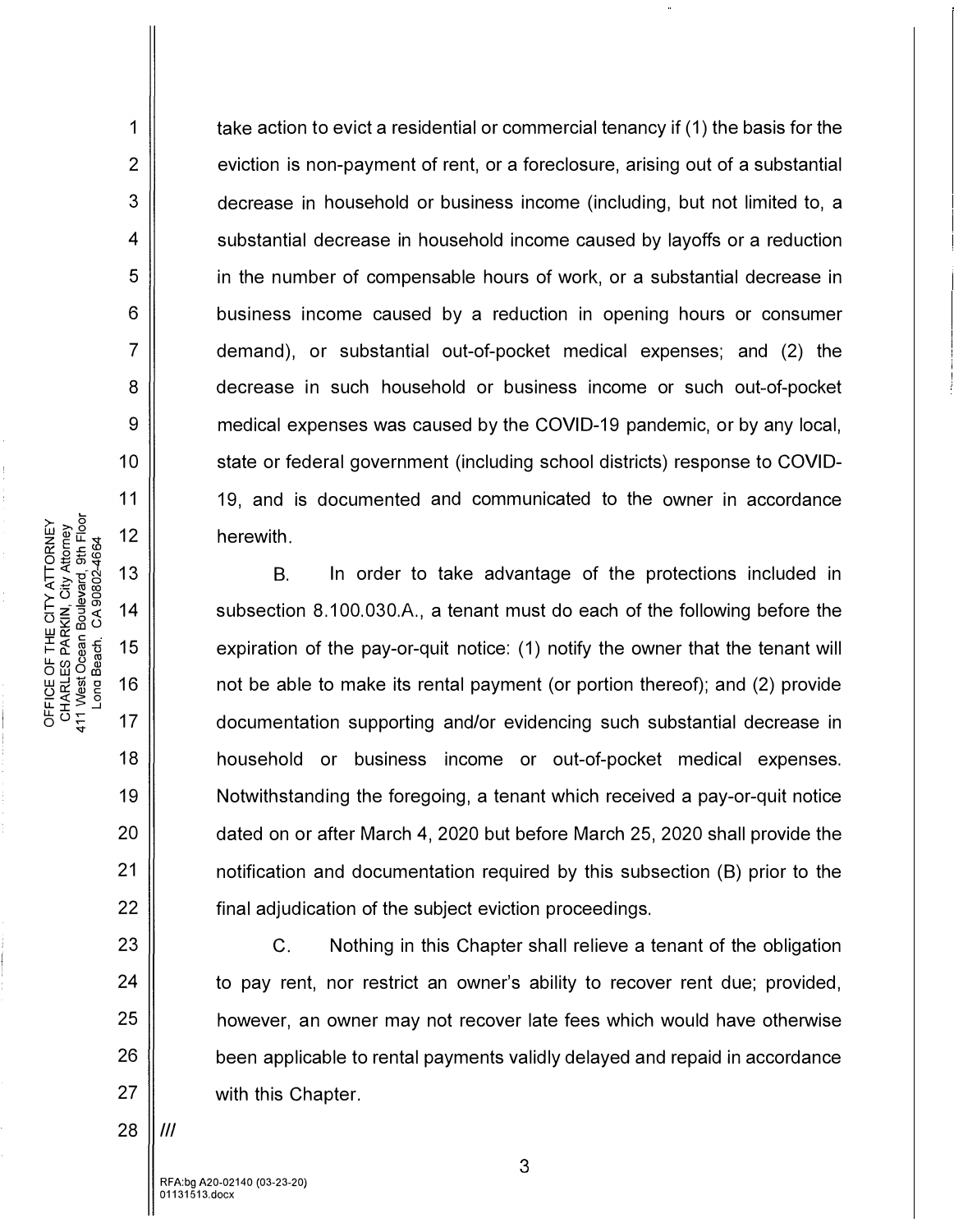8.100.040 Pay-or-Quit Notices.

Any pay-or-quit notices dated between March 25, 2020 and May 31, 2020 shall include the following language (or substantially similar): "The City of Long Beach has declared a state of emergency in response to COVID-19. If you cannot pay your rent due to a loss of income or medical expenses resulting from COVID-19, you need to notify [provide owner or agent contact information] immediately. You may qualify for protections against eviction and you may have a right to delay your rent payment and to repay such delayed rent over a six-month period".

8.100.050 Grace Period.

Tenants which are protected against eviction under this Chapter shall have until November 30, 2020 to pay all delayed rent (without any associated late charges); provided, however, that all of such delayed and unpaid rent shall become immediately payable should a tenant fail to make a regularly scheduled monthly rental payment after May 31, 2020, and such failure to make a regularly scheduled payment persists after the expiration of a payor-quit notice applicable thereto.

8.100.060 Affirmative Defense.

This Chapter may be asserted as an affirmative defense in an unlawful detainer action.

8.100.070 Application.

This Chapter shall apply retroactively to March 4, 2020, except to the extent a tenant has surrendered possession of its premises or an eviction lawsuit has been finally adjudicated, prior to March 25, 2020.

1

2

3

4

5

6

7

8

9

10

11

12

13

14

15

16

17

18

19

20

21

22

23

24

25

26

27

28

5 <u>0</u> 는

RFA:bg A20-02140 (03-23-20) 01131513.docx

4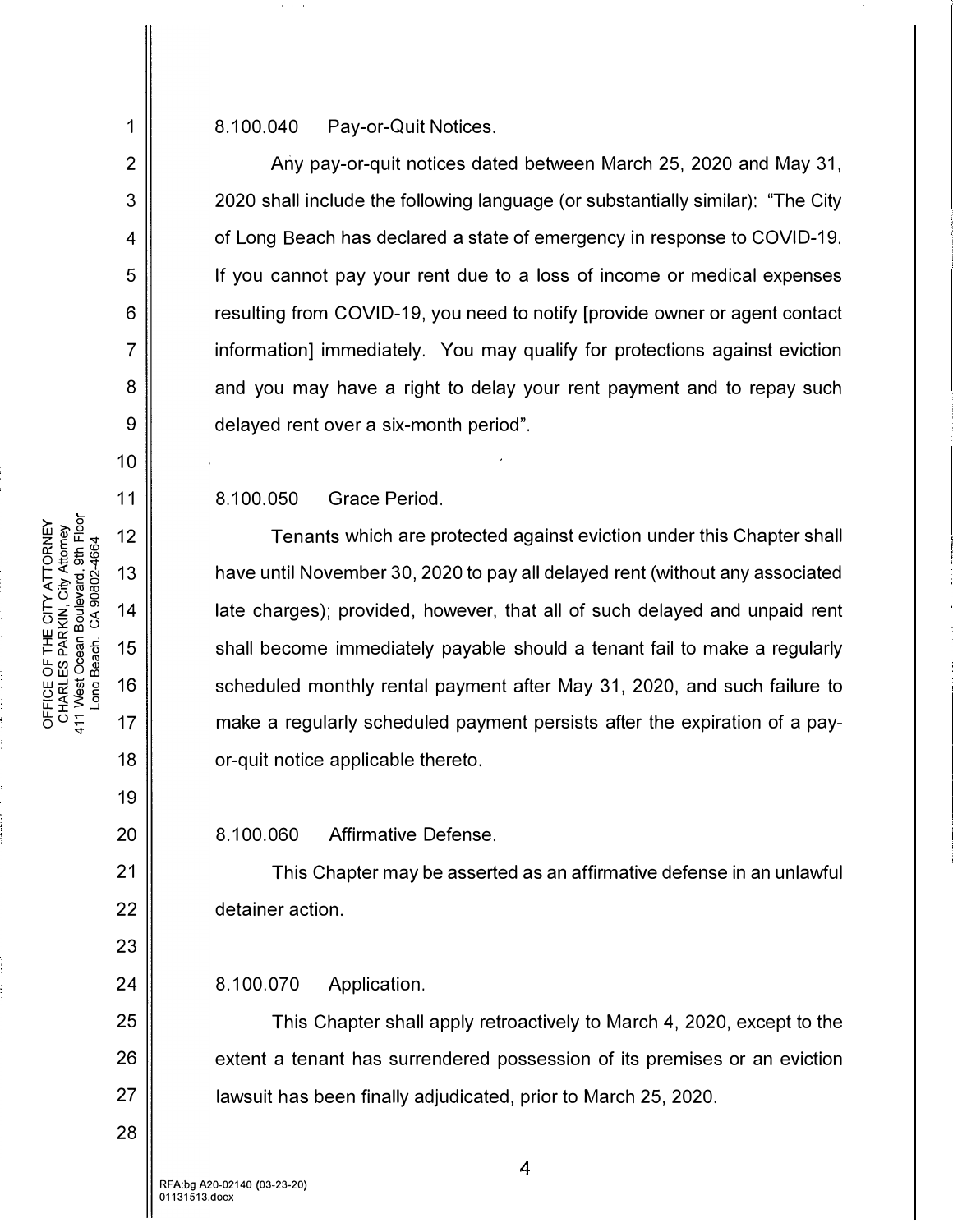8.100.080 Severability.

If any provision of this Chapter is found to be unconstitutional or otherwise invalid by any court of competent jurisdiction, that invalidity shall not affect the remaining provisions of this Chapter which can be implemented without the invalid provisions, and to this end, the provisions of this article are declared to be severable. The City Council hereby declares that it would have adopted this Chapter and each provision hereof irrespective of whether any one or more provisions are found invalid, unconstitutional or otherwise unenforceable.

Section 2. This ordinance is an emergency ordinance duly adopted by the City Council by a vote of five of its members and shall take effect at 12:00 a.m. on March 25, 2020. The City Clerk shall certify to a separate roll call and vote on the question of the emergency of this ordinance and to its passage by the vote of five members of the City Council of the City of Long Beach, and cause the same to be posted in three conspicuous places in the City of Long Beach.

18 19 20 21 22 23 24 Section 3. This ordinance shall also be adopted by the City Council as a regular ordinance, to the end that in the event of any defect or invalidity in connection with the adoption of this ordinance as an emergency ordinance, the same shall, nevertheless, be and become effective on the thirty-first (31st) day after it is approved by the Mayor. The City Clerk shall certify to the passage of this ordinance by the City Council of the City of Long Beach and shall cause the same to be posted in three (3) conspicuous places in the City of Long Beach.

25 *Ill* 

RHY<br>E 라인<br>- E 25 0:: .... .c (0 **o o**

�

0 LU  $25.58$ 

� 0) ..,. **-c.o** ATT<br>4. A 0 0 0 1<br>A 10 0 0 1 1

2

3

4

5

6

7

8

9

10

11

12

13

14

15

16

17

RKIN, CI<br>n Boulev:<br>. CA 908

FFICE OF THE<br>HARLES PAR<br>I West Ocean<br>I West Ocean

�o� '<t

- 26 */II*
- 27 */II*
- 28 *Ill*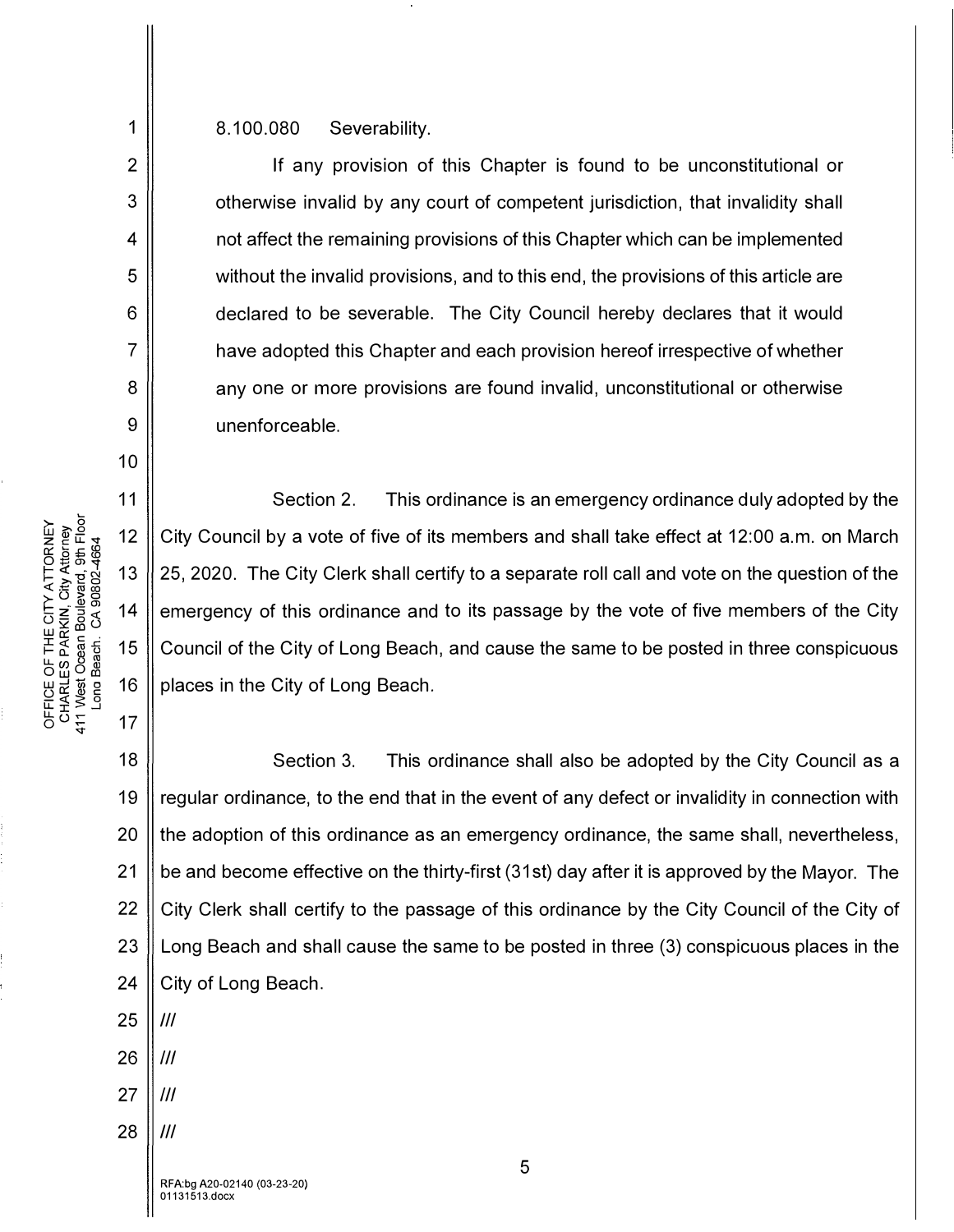1 2 3 4 I hereby certify that on a separate roll call and vote which was taken by the City Council of the City of Long Beach upon the question of emergency of this ordinance at its meeting of March 24, 2020, the ordinance was declared to be an emergency by the following vote:

| 5  | Ayes:                                                                                     | Councilmembers:             |  |
|----|-------------------------------------------------------------------------------------------|-----------------------------|--|
| 6  |                                                                                           |                             |  |
| 7  |                                                                                           |                             |  |
| 8  | Noes:                                                                                     | Councilmembers:             |  |
| 9  |                                                                                           |                             |  |
| 10 | Absent:                                                                                   | Councilmembers:             |  |
| 11 |                                                                                           |                             |  |
| 12 | Recusal(s):                                                                               | Councilmembers:             |  |
| 13 |                                                                                           |                             |  |
| 14 | I further certify that thereafter, at the same meeting, upon a roll call and              |                             |  |
| 15 | vote on adoption of the ordinance, it was adopted by the City Council of the City of Long |                             |  |
| 16 | Beach by the following vote:                                                              |                             |  |
| 17 | Ayes:                                                                                     | Councilmembers:             |  |
| 18 |                                                                                           |                             |  |
| 19 |                                                                                           |                             |  |
| 20 | Noes:                                                                                     | Councilmembers:             |  |
| 21 |                                                                                           |                             |  |
| 22 | Absent:                                                                                   | Councilmembers:             |  |
| 23 |                                                                                           |                             |  |
| 24 |                                                                                           | Recusal(s): Councilmembers: |  |
| 25 |                                                                                           |                             |  |
| 26 | III                                                                                       |                             |  |
| 27 | $\mathcal{H}$                                                                             |                             |  |
| 28 | III                                                                                       |                             |  |
|    | RFA:bg A20-02140 (03-23-20)<br>01131513.docx                                              | 6                           |  |

>- >, g � :g u::: "<I" ATTOR<br>ity Attor<br>ard, 9th<br>802-466 א 2 ב × 2<br>| ב ≝ ב × 2<br>| ב א ד ב HE CIT<br>ARKIN,<br>an Boule<br>h. CA 9 LL I- ii: Q) (1J -5(1J ()<br>() C CO CO<br>() C C CO CO U<br>() C CO U CO U CO W

u:: :f s .3  $\rho \circ \tilde{t}$